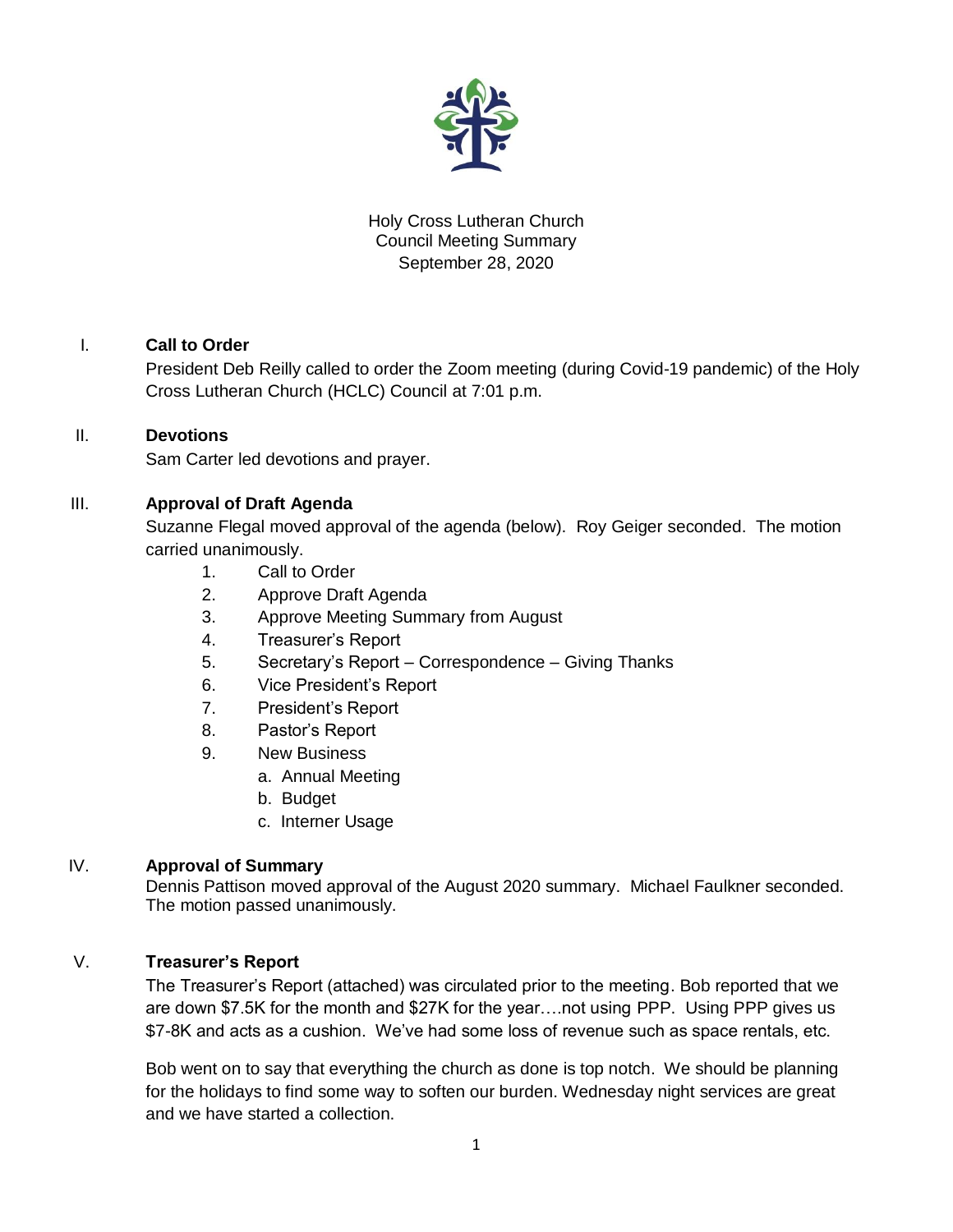The PPP was considered a loan. When the period is over, it could be forgiven. The package is ready to go. If it is not forgiven, the loan becomes a \$35K loan. We've met the criteria and feel strongly that it will be forgiven. If it is forgiven, we're looking at +\$7K. Hats off to Deb for making this all happen.

### VI. **Secretary's Report**

No report. Suzanne Flegal asked that thank you cards be sent to Cathy Pfisterer and Brian Virnelson as well as Dick Krapf for food deliveries to Link and Embry Rucker Shelter House.

#### VII. **Vice President's Report**

The Vice President's Report (attached) was circulated prior to the meeting. Sam Carter said that we have made a lot of progress on technology. He will need to work with Bob to add link for the offertory. Sam will work with Jeremy to improve lighting. Sam may need to swap out lights over the altar and choir areas. Sam will check with Bob about his camera lighting.

Sam needs to put wifi verbiage into network signon page.

The budget is not in horrible shape this year. Next year's budget will need to be dropped \$50K if we don't have to deal with Covid-19. We're short every year in I&D. There is a gap that we need to deal with. Sam has a high level of concern about getting into trouble if we don't do something.

Vanco has a new app that might be a direction we want to go to incorporate their new offerings into our ministries. The Capital Campaign received \$1100 for a family in crisis. It has been impressive how much the donations are that are coming in.

### VIII. **President's Report**

Deb Reilly's report (attached) was circulated prior to the meeting. Deb reported that it has been agreed not run the time and talent survey now. A smaller survey will be sent out to ask "What do you need now?" Deb will talk to Teresa to send out an e-blast this week.

There has been some concern about moving Wednesday night services into inside. Jeremy said that he has purchased medically-rated filters, turns the fans on and bought two standalone fans that they use during Sunday services. We would need to require masks 100% and stay socially distanced. It won't be possible to keep the services outside for much longer. Dick Krapf asked if we could do bell choir. Jeremy thinks this is possible. Pastor has been talking with other pastors as to how they are conducting their services. We have about 30 attendees for Wednesday nights. Jeremy said that in terms of safety, using the filters and masks, it is safer than going to the grocery stores.

To do Sunday services, singing would have to stop and it would be a shorter service similar to Wednesday services. This decision should be put to the congregation. Deb asked if we should bring this up at the congregational meeting. Pastor asked about Christmas Eve services and possibly holding the services in smaller groups. The concern is about people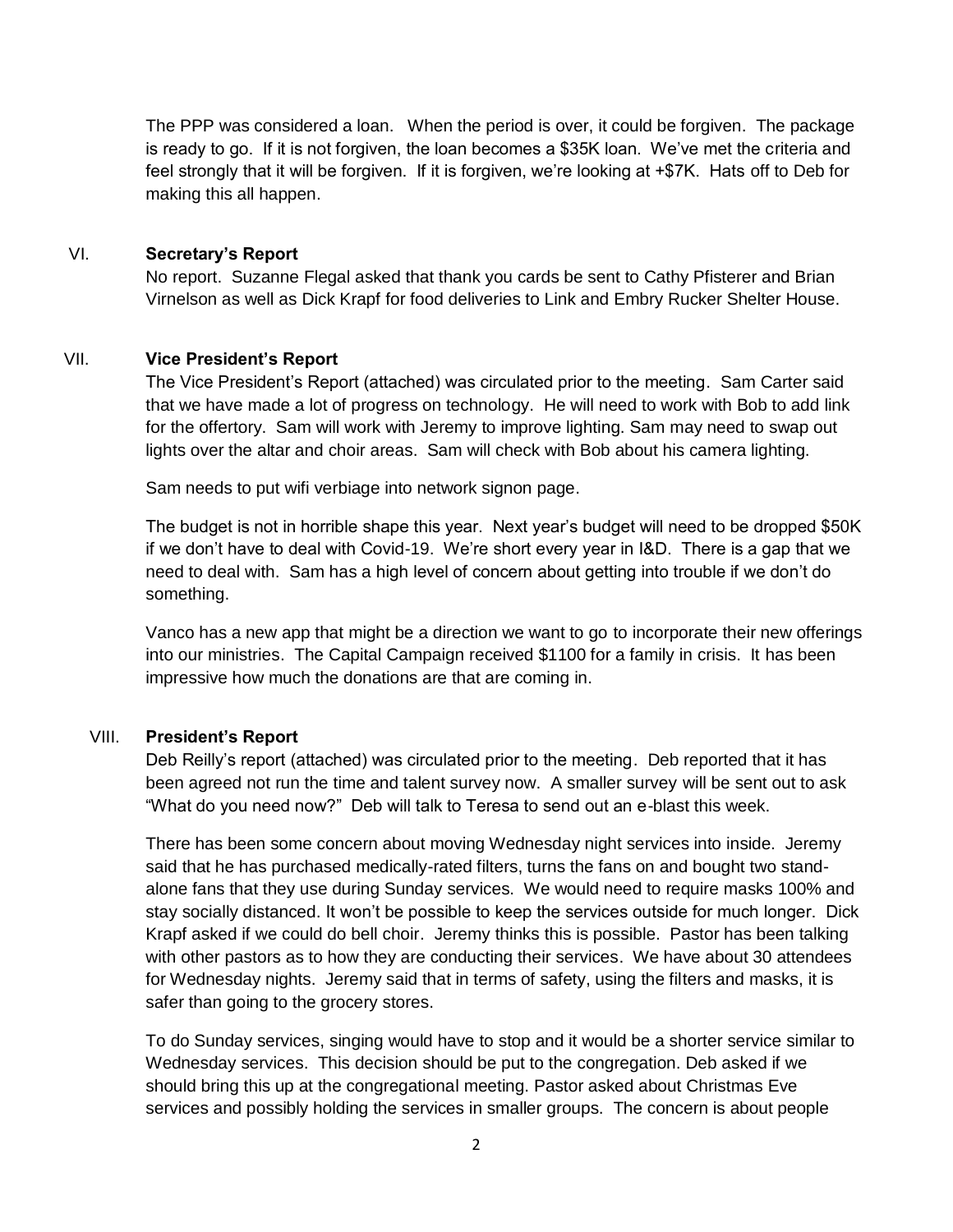coming in who shouldn't be coming in due to health issues. We need to keep everyone safe. Some congregations are holding services by doing reservations. Sam said he thinks the drivethrough is working well. We are rapidly approaching the time when people won't want to sit outside. Roy Geiger asked if we would exceed the fire marshal rating by bringing it inside. It was determined that would not be a concern. We could try a blended model and continue to use FB Live. We'll start in October and Jeremy will send a note to Bev so she knows what to tell the readers.

#### IX. **Pastor's Report**

Pastor Martin's report (attached) was circulated prior to the meeting. Pastor Martin said we have passed the six-month mark with Covid-19. His report fits with Sam's devotional. Worship has never stopped. Pastor gives thanks to the worship team, the tech people, the people who tune in every week as well as people who provide prayers and financial contributions. Our outreach to the community has not slacked off. The Holy Spirit is working through us/with us. The next six months won't be much different. There are a lot of challenges coming up. We're in a different kind of growth.

Deb Reilly mentioned the need to talk about our approach to the annual meeting on November 15<sup>th</sup>. Pastor has begun working on his contribution to the Annual Report. Deb asked that all ministries complete their contribution to the Annual Report by Monday, October 12<sup>th</sup>. Please send your report to Teresa, with copies to Pastor, Deb and Sam.

Outreach – Suzanne Flegal submitted a report (attached). Suzanne reported that Ellen Atwell has been doing Zoom lessons with some of her students. We are fortunate to have her keeping this effort going forward.

Evangelism – No report. Roy asked if Katie was paid for conducting services on Sunday. Pastor said he she got paid as a Supply Pastor. Jeremy said that Sarah is not getting paid for her internship, but gets the opportunity to play the organ after she is finished working.

Worship & Music – No report.

.

Christian Education – Betty Skelton – No report. Suzanne and Joe Baggett have started the HCLC YouTube presentation of the Beatitudes for Kingdom Kids. Airs on Sat. morning at 9AM. and can be accessed at anytime. Adult Sunday School is happening on Sundays led by Pastor Eldred after the 10 AM service on zoom. Bible study is on the book of Nazareth and being done on Zoom.

Stewardship – No report. Mike is meeting on Thursday at 7 p.m. with Pastor Martin, Sam and Deb.

Personnel – No report. Dick Krapf mentioned that we're staying with the portico selection. There is a slight reduction in cost, no retiree contribution. He would consider keeping that in place.

Property – No report. Dennis met with the roofing company. An estimate should be coming in.

Fellowship – No report.